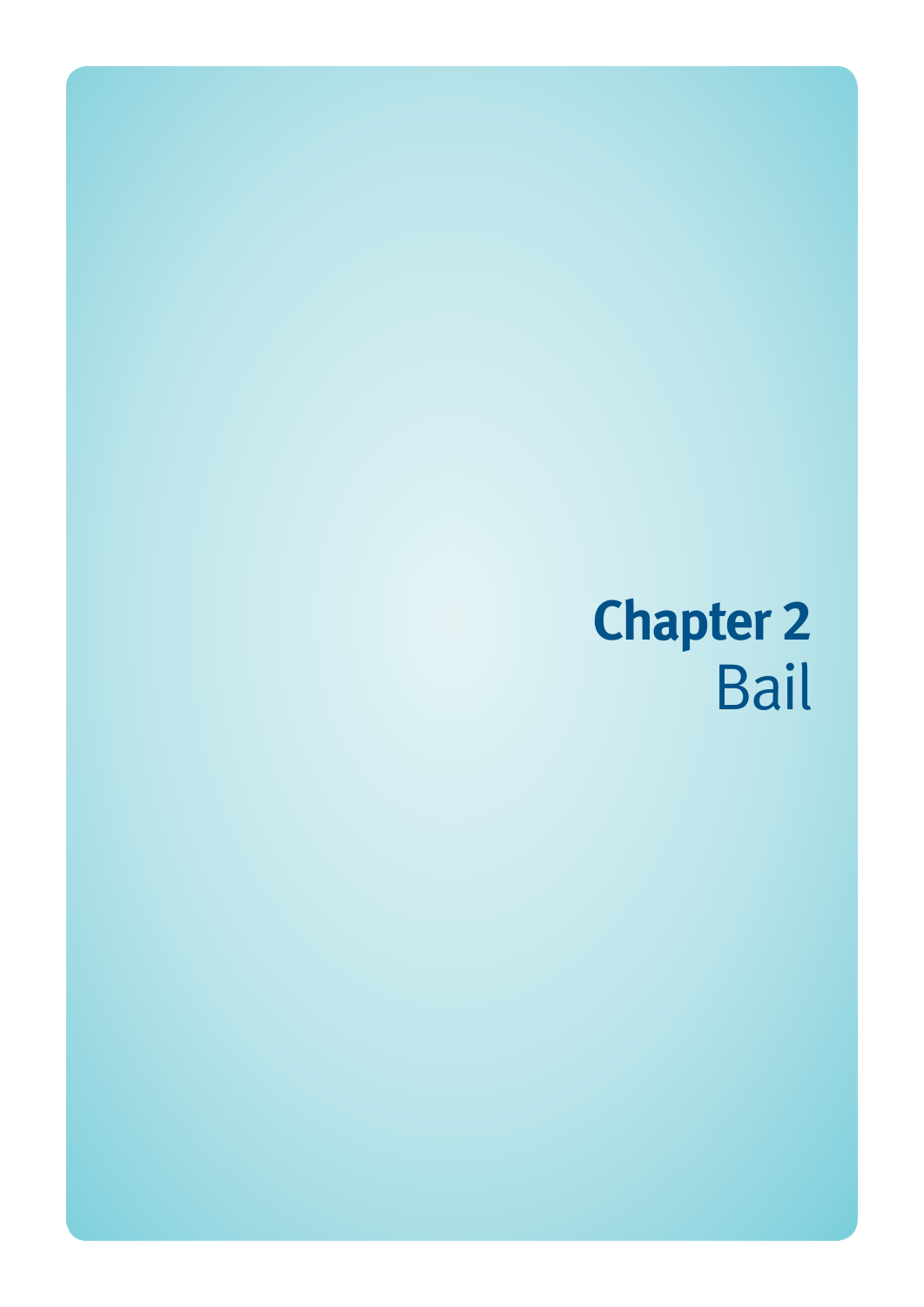## **Chapter 2—Bail**

## **A. Basic principles**

#### **2-1 Principles contained in the** *Bail Act 1980* **(Qld)**

The *[Bail Act 1980](http://www.legislation.qld.gov.au/LEGISLTN/CURRENT/B/BailA80.pdf)* (Qld) contains the basic principles relating to bail. Ultimately, the court has discretion about granting bail. However, the starting point is where a defendant is 'held in custody on a charge of an offence of which the person has not been convicted' and that defendant appears before a court 'in relation to that offence, the court shall, subject to this Act, grant bail to that person or enlarge or vary bail already granted to the person' (s 9). This means that, except in certain situations expressly outlined in the Bail Act, the court has a duty to grant the defendant bail.

#### **2-2 When the court will refuse bail**

The court will refuse to grant bail to the defendant if 'there is an unacceptable risk that the defendant if released on bail —

- (i) would fail to appear and surrender into custody; or
- (ii) would while released on bail—
	- (A) commit an offence: or
	- (B) endanger the safety or welfare of a person who is claimed to be a victim of the offence with which the defendant is charged or anyone else's safety or welfare; or
	- (C) interfere with witnesses or otherwise obstruct the course of justice, whether for the defendant or anyone else' (s 16).

The court shall also refuse bail if it believes 'that the defendant should remain in custody for the defendant's own protection'.

#### **2-3 Where a magistrates court cannot grant bail**

A magistrates court cannot grant bail to a defendant charged with an offence for which the penalty is 'imprisonment for life, which cannot be mitigated or varied under the Criminal Code or any other law'.

#### **2-4 Supreme Court bail**

The Supreme Court has the power to make an order granting bail to any defendant who has been charged with an offence at any stage of the proceedings (s 10). This power includes granting bail to defendants who have previously had bail refused or revoked by lower courts.

One exception is where the defendant is before a trial judge and jury, where the judge's decision on bail is final  $(s 10(3))$ .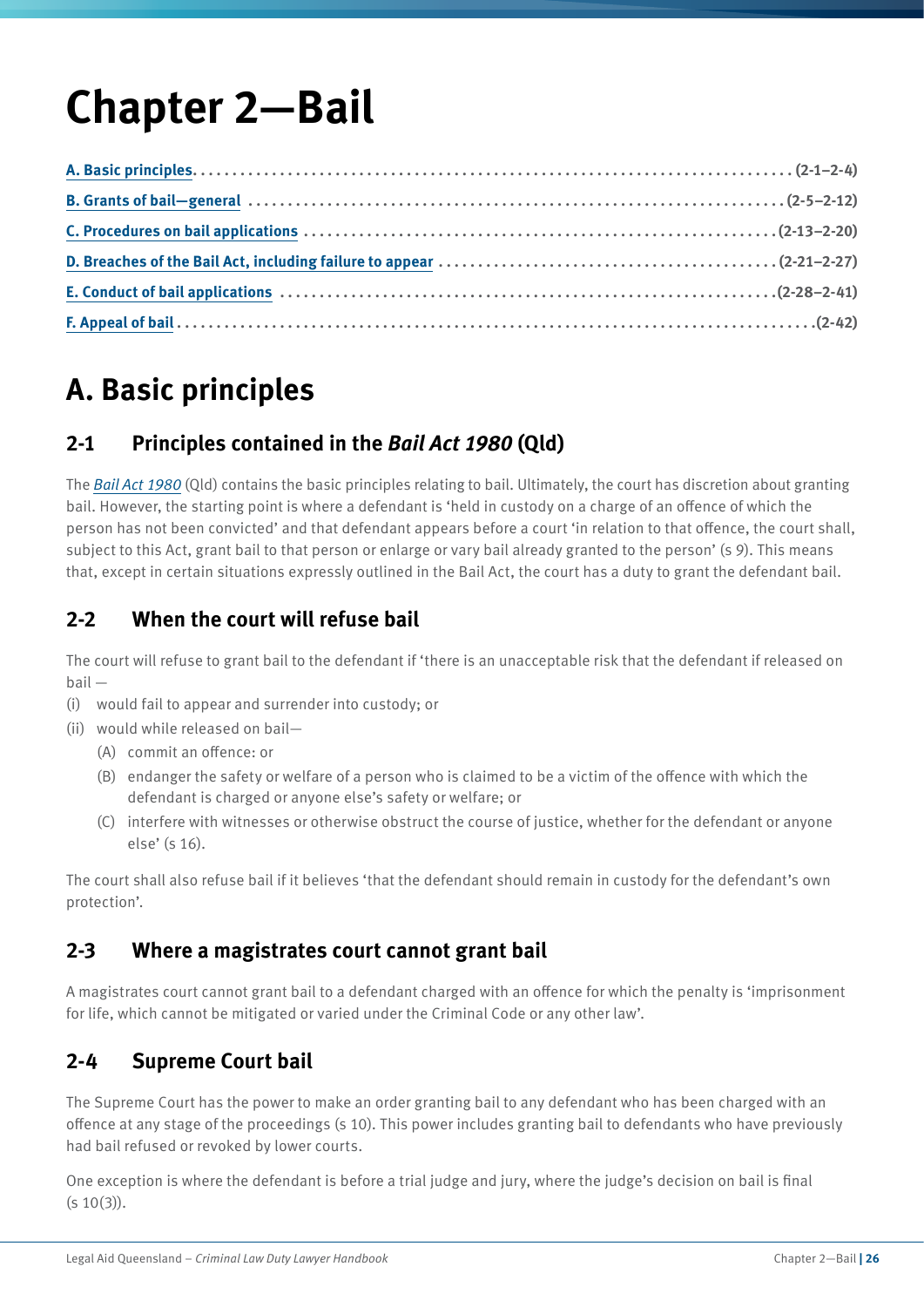## **B. Grants of bail—general**

#### **2-5 Power of a police officer to grant bail**

The Bail Act empowers a police officer—either an officer-in-charge or watch-house manager—to grant a defendant bail prior to them appearing in court, except where the Act states otherwise (s 7).

Section 382 of the *[Police Powers and Responsibilities Act 2000](http://www.legislation.qld.gov.au/LEGISLTN/CURRENT/P/PolicePowResA00.pdf)* (Qld) (PPRA) allows a police officer to issue and serve a notice to appear on an adult who has committed an offence, or they reasonably suspect has committed an offence. A notice to appear has the same effect as a complaint and summons under s 53 of the *[Justices Act 1886](http://www.legislation.qld.gov.au/LEGISLTN/CURRENT/J/JusticeA1886.pdf)* (Qld) (PPRA, s 388).

Issuing a notice to appear is the most common way to require a defendant to appear before a court without the defendant spending unnecessary time in custody. This method is also preferable to issuing a complaint and summons due to the delays associated with that process.

Although there are no steadfast rules for issuing a notice to appear, as a duty lawyer, you will observe that, for some offences (e.g. breach of domestic violence order), police prefer not to adopt the convenience of the notice to appear.

#### **2-6 Power of magistrates court to grant bail**

The magistrates court has the power to grant bail to a defendant held in custody on a charge and may enlarge, vary or revoke any bail that has been granted (s 8).

#### **2-7 Consideration of options by court or police officer**

A court or police officer authorised by the Bail Act to grant bail shall consider the release of a defendant on bail in the following sequence:

- bail on own undertaking
- bail on own undertaking with a deposit of money or other security
- bail on own undertaking with a surety or sureties
- bail on own undertaking with a deposit of money or other security and with a surety or sureties (s 11(1)).

When acting under this subsection, the court or police officer 'shall not make the conditions of a grant of bail more onerous for the person than those that in the opinion of the court or police officer are necessary having regard to the nature of the offence, the circumstances of the defendant and the public interest'.

#### **2-8 Special conditions**

The court or police officer can impose special conditions on any bail grant if they believe that the conditions are necessary to ensure that the defendant:

- (a) 'appears in accordance with the person's bail and surrenders into custody; or
- (b) while released on bail does not
	- (i) commit an offence; or
	- (ii) endanger the safety or welfare of members of the public; or
	- (iii) interfere with witnesses or otherwise obstruct the course of justice whether in relation to the person or another person' (s 11(2)).

The 'court or police officer shall impose such conditions as [they think] fit for any or all such purposes'.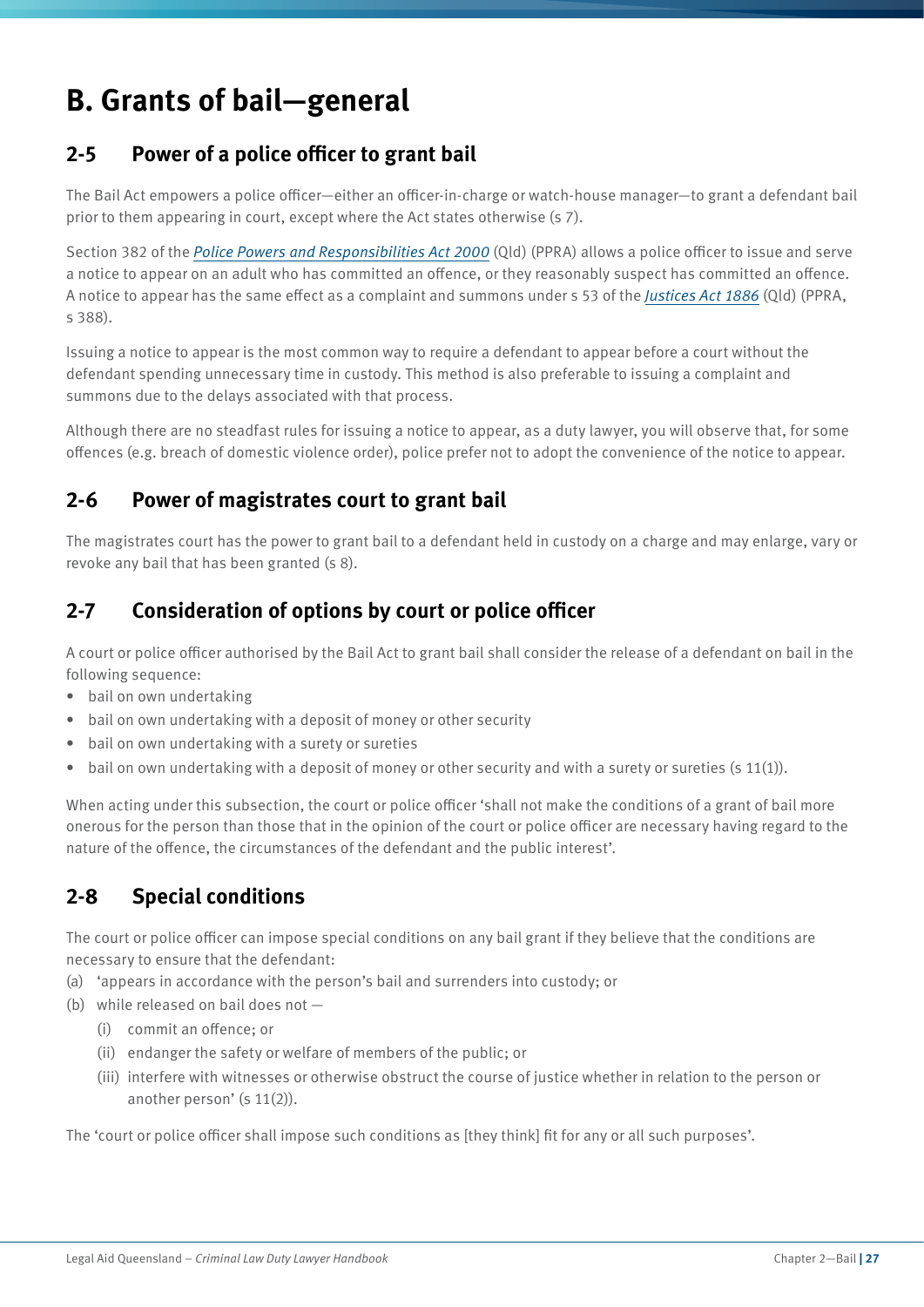The same qualifications regarding onerous conditions apply as referred to in 2-7 above. The power under this section is a wide one and can include imposing reporting conditions, conditions requiring the defendant to reside at a certain place, or conditions restraining the defendant's contact with the complainant or other Crown witnesses.

#### **2-9 Restriction on publication**

The court can restrict the publication of information or evidence given in a bail application (s 12). If a bail application is opposed in the magistrates court, the prosecutor may lead certain information that could prejudice the determination of the matter. This can occur particularly when a matter is highly publicised or likely to be highly publicised. In these circumstances, an application should be made under s 12.

#### **2-10 Cash bail**

A police officer or court can release a defendant on bail after they make a deposit of money as security for appearing in court (ss 14 and 14A) if the charge is not indictable or a scheduled offence. The defendant and duty lawyer should view this form of bail as the same as other forms of bail. The deposit of money is security for the defendant's appearance before a court on the day, and at a time and place, provided to the defendant.

Although, historically, the view has been that a defendant's failure to appear when cash bail has been granted merely renders the deposit forfeited with no further punishment, you should neither encourage nor offer this as advice. The court can still issue warrants if a cash bail is granted and a defendant fails to appear (s 14(10)). Always advise a defendant to adhere to the cash bail conditions—namely, to surrender themselves to court at the time and place outlined in the notice.

#### **2-11 Effect of** *Penalties and Sentences Act 1992* **(Qld)**

Under the *[Penalties and Sentences Act 1992](http://www.legislation.qld.gov.au/LEGISLTN/CURRENT/P/PenaltASenA92.pdf)* (Qld), if an offender has breached a suspended sentence, the Bail Act applies if that offender is not dealt with immediately. For example, under s 146(4) of the Penalties and Sentences Act, if a defendant commits an offence during the operational period of a suspended sentence and appears before the magistrates court, if a higher court imposed the suspended sentence, the magistrate must remand the matter to that higher court and may commit the offender to custody or grant the offender bail.

#### **2-12 Release of a person with an impairment of the mind**

Section 11A(7) defines an 'intellectually impaired defendant' as a defendant 'who has a disability that—

- (a) is attributable to an intellectual, psychiatric, cognitive or neurological impairment or a combination of these; and (b) results in—
	- (i) a substantial reduction of the person's capacity for communication, social interaction or learning; and
	- (ii) the person needing support.

Section 11A of the Bail Act applies if a police officer or court 'considers—

- (a) a person held in custody on a charge of or in connection with an offence is, or appears to be, a person with an impairment of the mind; and
- (b) the person does not, or appears not to, understand the nature and effect of entering into an undertaking under section 20; and
- (c) if the person understood the nature and effect of entering into the undertaking, the person would be released on bail'.

The police officer or court may then release the defendant 'without bail by—

- (a) releasing the person into the care of another person who ordinarily has the care of the person or with whom the person resides; or
- (b) permitting the person to go at large'.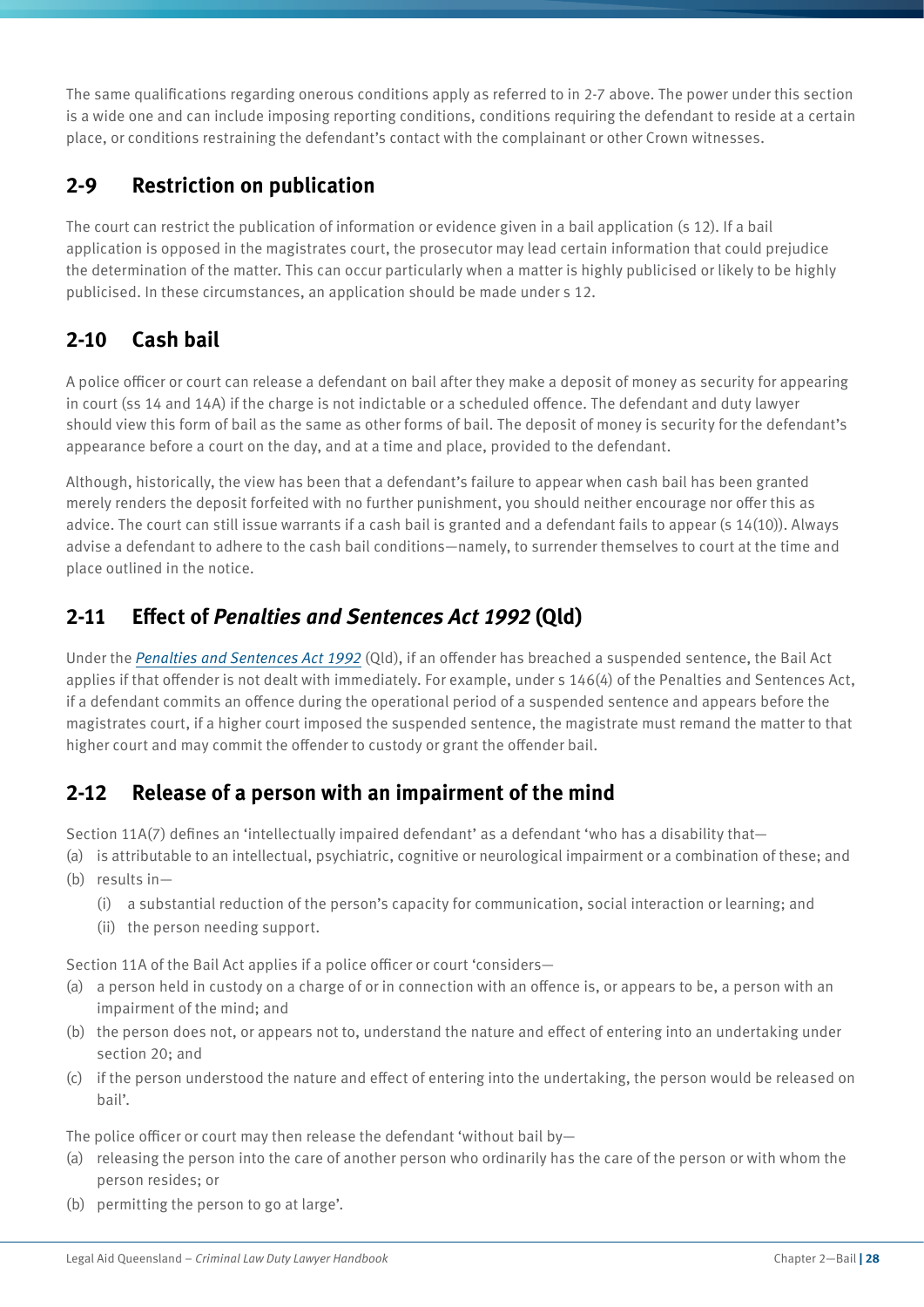The defendant is then given a notice under s 11B, which is similar to a notice to appear. Under this notice, the defendant must surrender to the court at the time and place stated in the notice (s 11A(3)). If the defendant appears in line with the notice, the court may similarly release them  $(s 11A(4))$ . A court may revoke such a release notice (s 11A(5)). If the defendant is released into the care of another, the carer must be given a copy of the notice (s 11B(4)).

You must consider your obligations under Chapter 14 of the *Criminal Law Duty Lawyer Handbook* regarding obtaining instructions from a defendant with an impairment of the mind. If you make a submission to the court that bail be granted under s 11A, the court may ask you how you obtained signed instructions if there is doubt about the defendant's mental state. You may appear as amicus curiae or 'friend of the court' if you cannot obtain signed instructions and suggest that the court consider bail under s 11A of the Bail Act.

## **C. Procedures on bail applications**

#### **2-13 Procedures**

When dealing with the bail application, the court may make investigations of and about the defendant—on oath or otherwise—as it sees fit, as long as the defendant is not examined or cross-examined by the court or any other person about the actual offence.

The prosecutor may lead evidence by affidavit, or otherwise:

- (i) 'to prove that the defendant—
	- (A) has been convicted previously of an indictable offence; and
	- (B) has been charged with and is awaiting trial on an indictable offence; and
	- (C) has failed previously to appear in accordance with the defendant's undertaking and surrender into custody'  $(s 15(1)).$

In demonstrating that a defendant has been charged with and is awaiting trial on an indictable offence, prosecutors will often tender 'not for production' criminal histories. Usually, in a sentence hearing, these would be objected to; however, on a bail application, the court is entitled to receive these documents.

Evidence can be offered to show the circumstances of the offence, particularly as they relate to the probability of convicting the defendant. The court can also consider relevant matters agreed on by the prosecution and defence. The court may receive and consider any evidence that it considers credible or trustworthy in the circumstances  $(s 15(e))$ .

#### **2-14 Facts in dispute**

If any of the matters referred to in s 15 are in dispute, the court needs to take evidence and make a decision about that fact, (e.g. a dispute regarding an alleged previous conviction). The court can take such matters into account without evidence only if the prosecution and defence agree about the fact.

#### **2-15 Remand in custody**

If there has not been enough time to obtain sufficient information to make a decision about any of the matters in s 16(1), the court shall remand the defendant in custody to obtain the required information (s  $16(1)$ ). It is not uncommon for a court to remand a defendant until later in the day or even the following day.

#### **2-16 Assessing unacceptable risk**

In assessing whether there is an unacceptable risk under s 16(1), the court will consider all matters it considers relevant, including: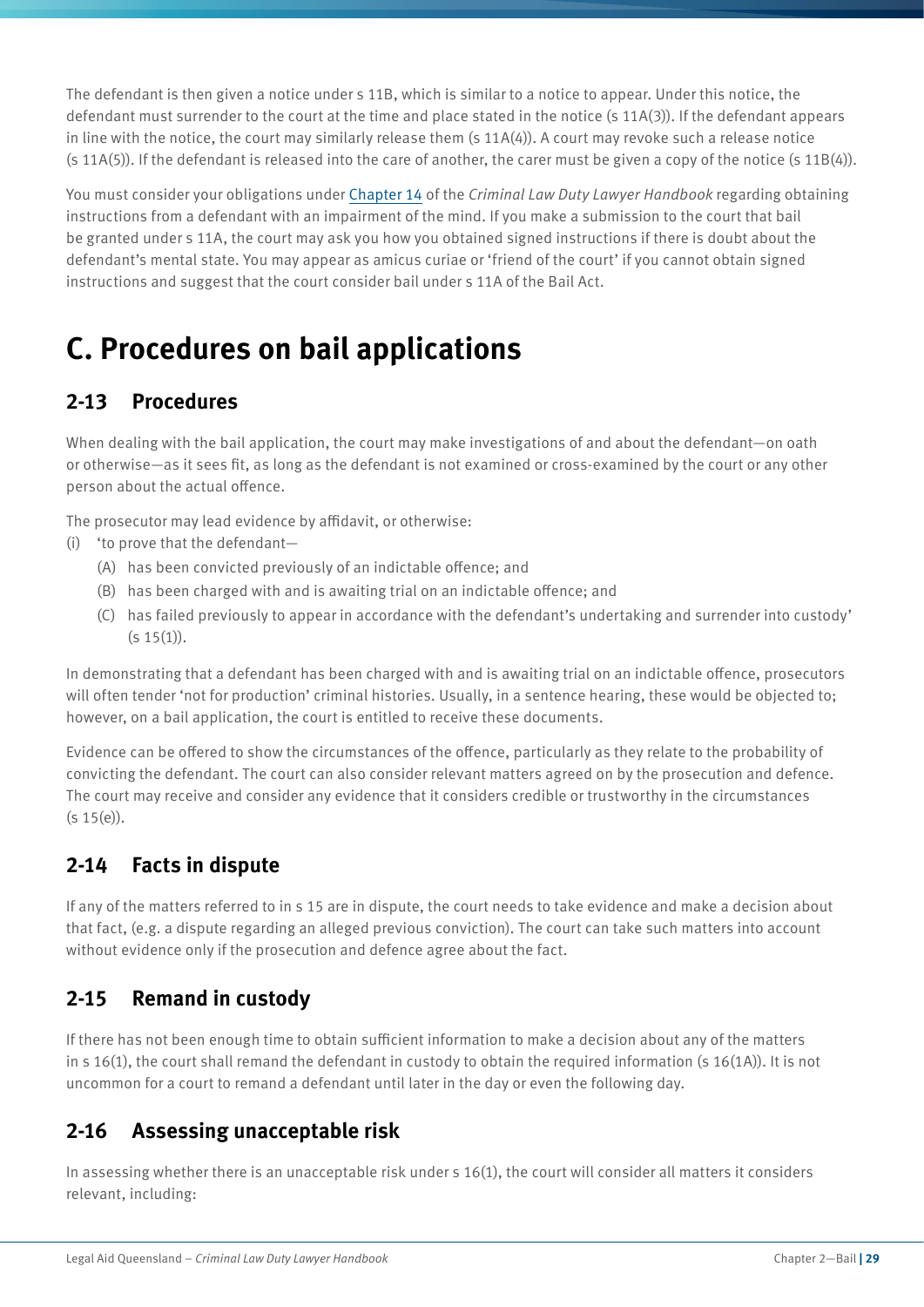- the offence's nature and seriousness
- the defendant's character, antecedents, associations, home environment, employment, background and place of residence
- the history of any previous bail grants to the defendant
- the strength of the evidence against the defendant.

It is often helpful to read the decision of *Williamson v Director of Public Prosecutions (Queensland)* [2001] 1 Qd R 99; [\[1999\] QCA 356](http://archive.sclqld.org.au/qjudgment/1999/QCA99-356.pdf), particularly the observations of Thomas JA at paragraph 21, where his Honour said:

'No grant of bail is risk-free. The grant of bail however is an important process in civilised societies which reject any general right of the executive to imprison a citizen upon mere allegation or without trial. It is a necessary part of such a system that some risks have to be taken in order to protect citizens in those respects. This does not depend on the so-called presumption of innocence which has little relevance in an exercise which includes forming provisional assessments upon very limited material of the strength of the Crown case and of the defendant's character. Recognising that there is always some risk of misconduct when an accused person or for that matter any person, is free in society, one moves to consideration of the concept of unacceptable risk.'

#### **2-17 Onus on defendant to 'show cause'**

'Where the defendant is charged—

- a. with an indictable offence that is alleged to have been committed while the defendant was at large with or without bail between the date of the defendant's apprehension and the date of the defendant's committal for trial or while awaiting trial for another indictable offence; or
- b. an offence to which section 13 applies; or
- c. with an indictable offence in the course of committing which the defendant is alleged to have used or threatened to use a firearm, offensive weapon or explosive substance; or
- d. with an offence against this Act; or
- e. with an offence against the *Criminal Organisation Act 2009*, section 24 or 38; or
- f. with an offence against the Criminal Code, section 359 with a circumstance of aggravation mentioned in section 359(2);

the court or police officer shall refuse to grant bail unless the defendant shows cause why the defendant's detention in custody is not justified' (s 16(3)).

Where a show cause situation does exist, courts will place considerable reliance on the strength of the Crown case. If the Crown have a strong case, and the time to be spent in custody on remand is not likely to exceed any custodial sentence which might be imposed after conviction, the defendant will have difficulty in having his application for bail approved. See *Lacey & Lacey v DPP* [\[2007\] QSC 291](http://archive.sclqld.org.au/qjudgment/2007/QSC07-291.pdf); [\[2007\] QCA 413](http://archive.sclqld.org.au/qjudgment/2007/QCA07-413.pdf).

You should be familiar with the provisions of s 16, particularly ss 16(1) and (3). Clarify whether a 'show cause' situation exists with the prosecutor prior to court and obtain full instructions for the bail application beforehand.

#### **2-18 Further applications for bail**

A defendant does have the right to apply further to a court to grant bail or vary a condition of bail (s 19). They can bring a matter on again before a magistrates court by arrangement even earlier than the date to which the defendant has been remanded.

Magistrates do not sit as 'Courts of Appeal' on their fellow magistrates and a relevant change in circumstances would have to have occurred since the previous application for the court to entertain such an application (e.g. a surety may not have been available when the matter was previously raised at court but may be available now). The defendant still has a right of application to the Supreme Court under s 10.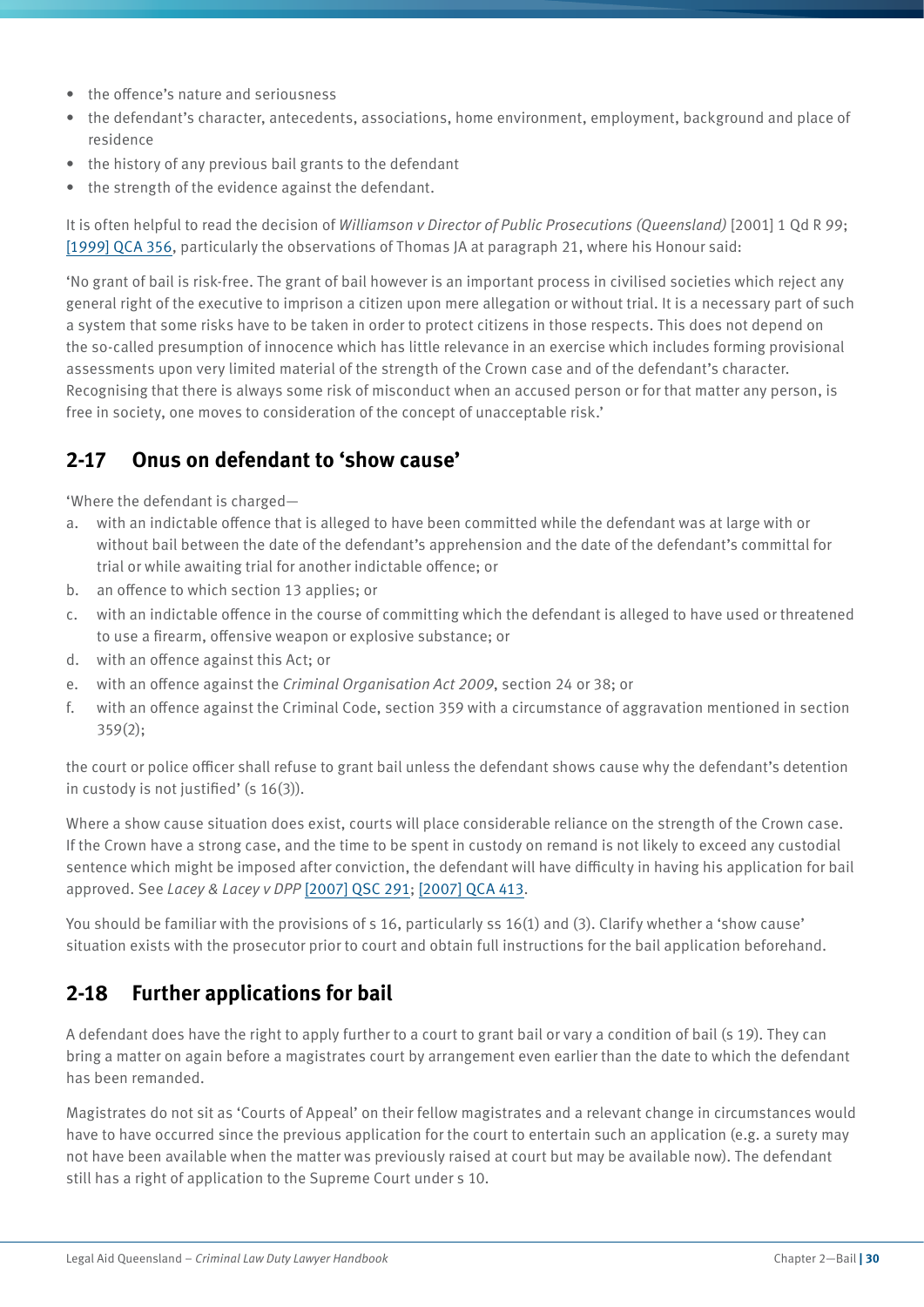#### **2-19 Undertakings as to bail**

An officer of the court, who takes the undertaking, usually explains these matters to a defendant. However, you should clearly and comprehensively explain to any client who has been granted bail the importance of honouring the undertaking and consequences of a bail breach.

#### **2-20 Sureties**

Section 21 of the Bail Act contains provisions regarding sureties. Magistrates regularly impose sureties, particularly when they doubt whether the defendant will appear. Before any person can act as a surety, the justice of the peace taking the surety must consider the person's financial resources, character and antecedents, and proximity to the defendant (i.e. kinship, place of residence or otherwise) (s 21(3)).

'Every surety to an undertaking must be a person who—

- (a) has attained the age of 18 years; and
- (b) has not been convicted of an indictable offence; and
- $(c)$  is not-
	- (i) an involuntary patient under the *Mental Health Act 2000* who is, or is liable to be, detained in an authorised mental health service under that Act; or
	- (ii) a forensic disability client within the meaning of the *Forensic Disability Act 2011*; or
	- (iii) (a person for whom a guardian or administrator has been appointed under the *Guardianship and Administration Act 2000*; and
- (d) is not an insolvent under administration; and
- (e) has not been, and is not likely to be, charged; and
- (f) is worth not less than the amount of bail in real or personal property' (s  $21(1)$ ).

Some doubt exists as to whether the surety amount should be deposited with the court or keeper of the prison. Some justices believe that the monies must be deposited, while others, once satisfied as to the surety's financial position, will accept a person as surety without any deposit. If any doubt exists as to what is required in a particular case, check with the officer responsible at the appropriate court or the prison.

It is an offence for any person to indemnify a surety (s 26). This means that any defendant who undertakes to refund monies to another person who acts as surety is committing an offence.

## **D. Breaches of the Bail Act, including failure to appear**

#### **2-21 Failure to appear**

If a defendant fails to appear in line with a notice to appear, the court has power, under the PPRA, s 389, to either decide the complaint in the defendant's absence or issue a warrant under the PPRA.

If a defendant fails to appear in line with an undertaking, the court can issue a warrant to apprehend the defendant  $(s 28A(1)).$ 

If it is possible that the defendant has a genuine excuse for failing to appear (e.g. sickness or transport delays), the court may remand the charge, and order that the warrant lie in the court registry and not be sent to the police for execution unless the defendant fails to appear at the next remand date.

If the defendant fails to appear but a friend or relative with information about the defendant's non-appearance wishes to address the court, you may seek leave to appear as 'friend of the court' to help that person provide the information they possess to the court. You will then help arrange for the matter to be stood down or adjourned pending the defendant's appearance or receipt of medical certificates etc.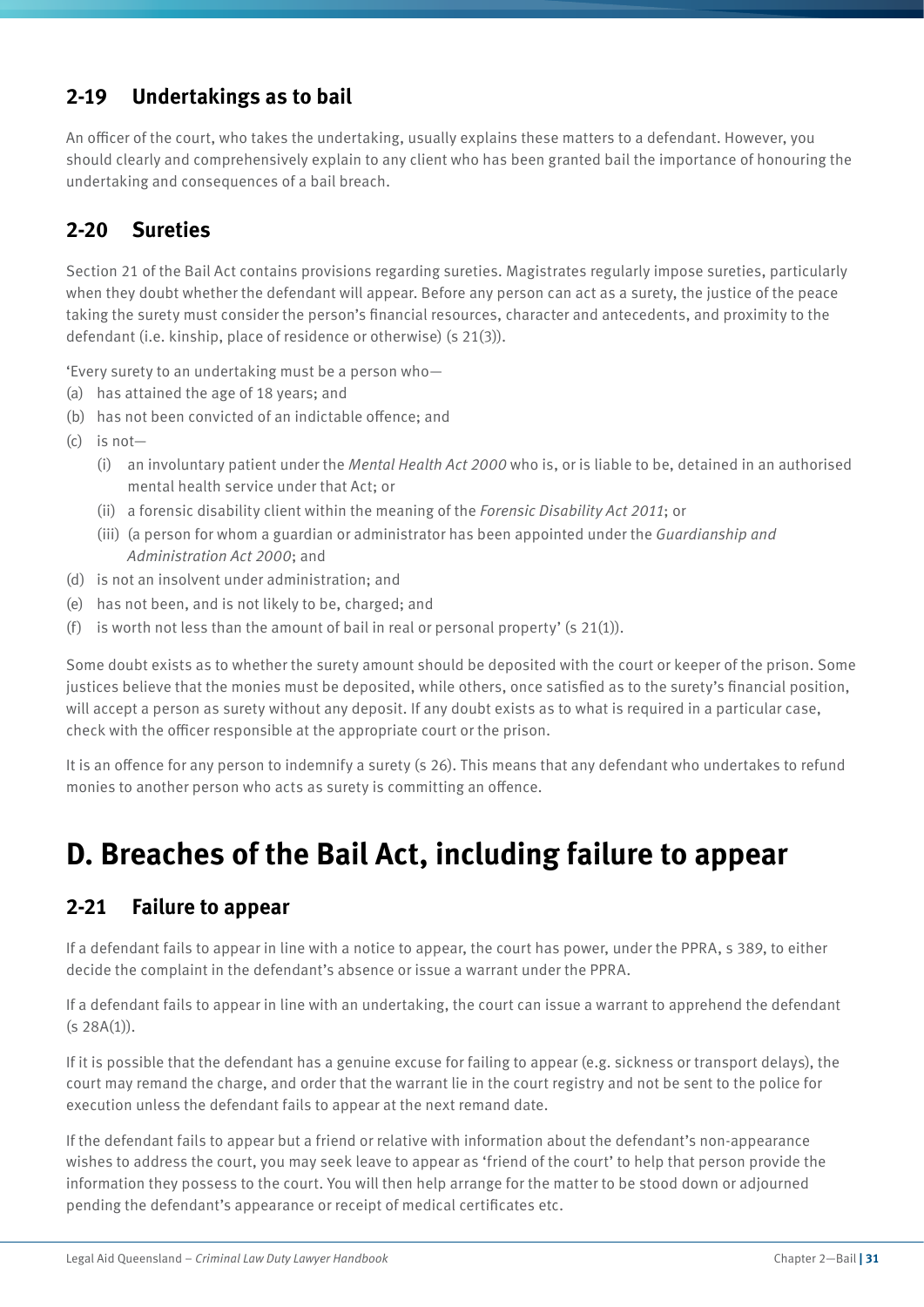#### **2-22 Surrender by the defendant into custody after failing to appear**

If the defendant has failed to appear and a warrant has been issued but not been executed, the defendant may surrender into the court's custody as soon as practicable after the time specified for appearance. If the defendant surrenders before the warrant for apprehension is executed and can satisfy the court that they had reasonable cause for failing to appear, the court can withdraw and cancel the warrant (s 28A(2)).

This procedure is convenient when a genuine delay has occurred and saves the defendant being arrested and processed through the watch-house for a subsequent court appearance. It can also avoid a conviction for breach of the Bail Act. If the defendant shows reasonable cause, the matter ends as far as any breach of the Bail Act is concerned. The court can then grant the defendant bail for the original offence. However, if the defendant cannot 'show cause', the magistrate must order that the warrant remain in force and the defendant be brought before the court under s 33 (see 2-23 below).

#### **2-23 Breaches of the Bail Act**

'A defendant who—

- (a) fails to surrender into custody in accordance with the defendant's undertaking; and
- (b) is apprehended under a warrant issued pursuant to section 28 or 28A(1)(a), (b), (c) or (e);
- (c) commits an offence against [the Bail] Act' (s 33(1)).

Under s 33(4), if a court imposes an imprisonment term, the jail term is cumulative to any other jail term to which the defendant is subject, and cumulative to any imprisonment term that a court may impose on the defendant after the commitment for breaching the Act.

#### **2-24 Arrest on warrant for failure to appear or breach of bail condition**

If a defendant has been arrested on a warrant for failing to appear and/or honour an undertaking regarding bail, they will be brought before a magistrates court in the magistrates court district where the defendant was apprehended under the warrant.

If the warrant was issued under the PPRA, the defendant has not committed any offence—the warrant was simply a means to bring the defendant before a court. The issue for you is whether the defendant wants the court to deal with the charge/s on a plea of guilty or apply for a remand and bail.

If the warrant was issued under the Bail Act, the court will charge the defendant from the bench for failing to appear and ask the defendant to plead to the charge.

Note: Under s 33(3A), 'the court shall then and there call on the defendant to prove why the defendant should not be convicted of an offence against this section'.

Section 33(2) states that it 'is a defence to [the] offence…if the defendant satisfies the court that the defendant had reasonable cause—

- (a) for failing to surrender into custody in accordance with the defendant's undertaking; and
- (b) for failing to appear before the court specified in the defendant's undertaking and surrender into custody as soon after the time for the time being appointed for the defendant to do so as is reasonably practicable'.

If the defendant pleads not guilty, the magistrate may set the matter for hearing or remand the defendant for hearing at the court from which the warrant was issued.

The magistrate would then again consider an application for bail; although, under s 16(3), the defendant is in a 'show cause' situation in relation to the bail application.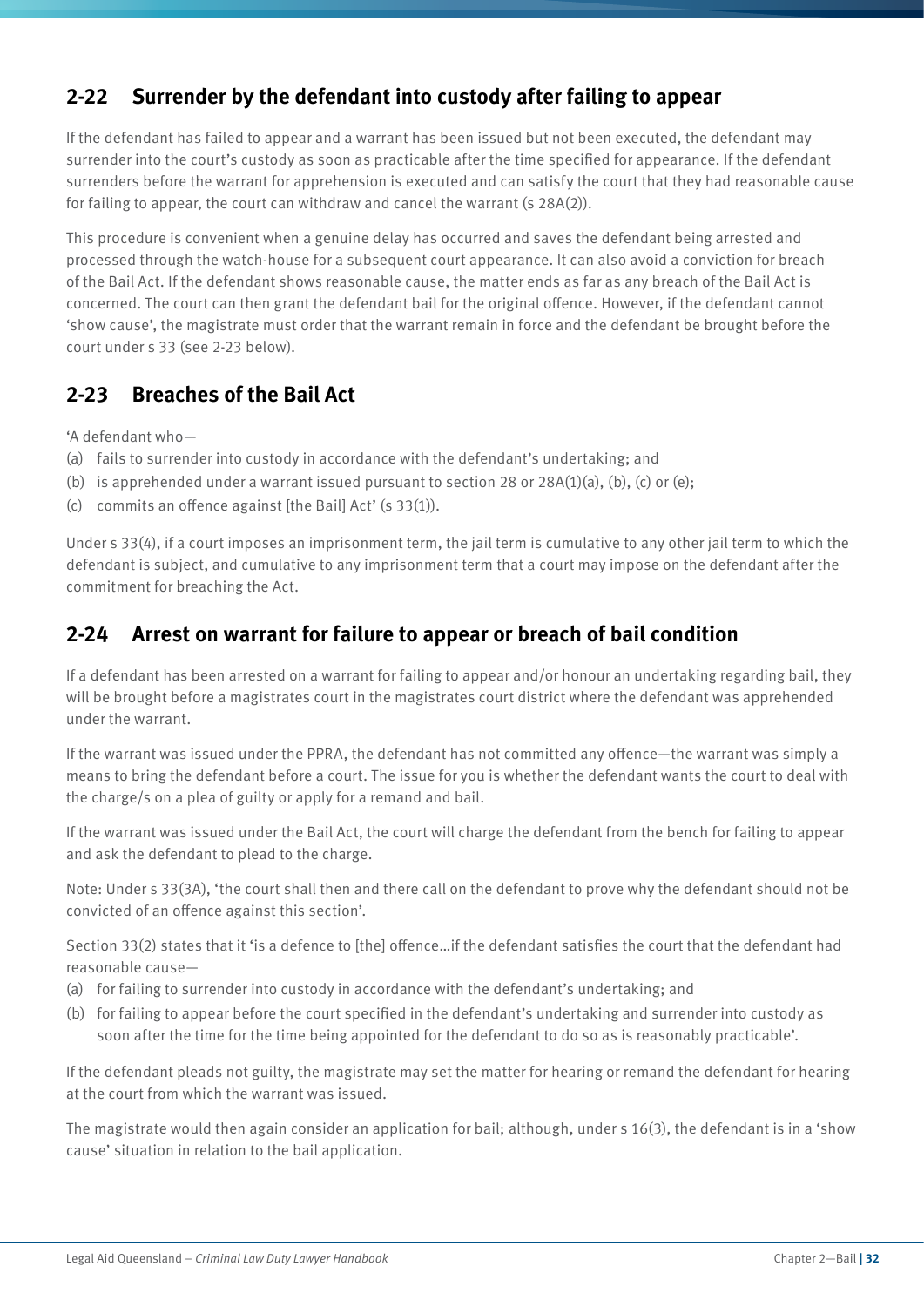#### **2-25 Failure to appear in the Supreme or district court**

If a defendant fails to appear in the Supreme or district court, a warrant of apprehension may be issued under ss 28 (form 15 of the Bail Regulations), 30(3) (form 19) or 30(4) (form 20).

Note: Under s 33, it is an offence for a defendant to fail to surrender into custody if they are apprehended under a warrant issued under ss28 or 28A(1)(a). Therefore, a warrant issued under any other section cannot result in a defendant being charged with breach of bail.

If a defendant is brought before a magistrates court on a warrant issued by a higher court, the matter is usually remanded to the court that issued the warrant (s 33B).

#### **2-26 Penalty for breach**

Proceedings are taken summarily and may be commenced notwithstanding that one year has elapsed since the offence was committed. If convicted, a defendant is liable to a fine of 40 penalty units or two years' imprisonment (s 35), and any imprisonment period is to be served cumulatively on any existing or subsequent imprisonment term  $(s 33(4))$ .

#### **2-27 Bail granted for the substantive offence**

Bail can still be granted for the substantive offence even if the defendant is convicted for breach of bail.

### **E. Conduct of bail applications**

#### **2-28 Defendant in custody**

This chapter relates to situations where the defendant is in custody prior to their appearance. If the defendant has previously been granted bail, it is highly unlikely that there would be problems in having that bail enlarged. However, it does occasionally occur. If unprepared, you should request that the matter be stood down so you can obtain further instructions.

#### **2-29 Instructions**

At the first interview at the watch-house, you should, in the brief time available, obtain as much of the following information as possible from the defendant:

- full name and address
- length of residence at that address, details of other residents and defendant's relationship to them (if any), and rent paid
- if from interstate or elsewhere, length of residence in Queensland
- family situation (parents, spouse, children, etc), particulars of dependants, and health of client or family if relevant
- employment; period of time in current employment or, if unemployed, employment prospects; ability to report if required; and type and amount of benefit received
- medical illnesses, prescribed medicines, treating doctor/s and whether defendant is on an involuntary treatment order
- property and financial interests in Queensland (e.g. real estate owned or being purchased, business owned/ operated etc)
- previous convictions
- whether the defendant has previously failed to honour bail and brief details of the reasons for any failure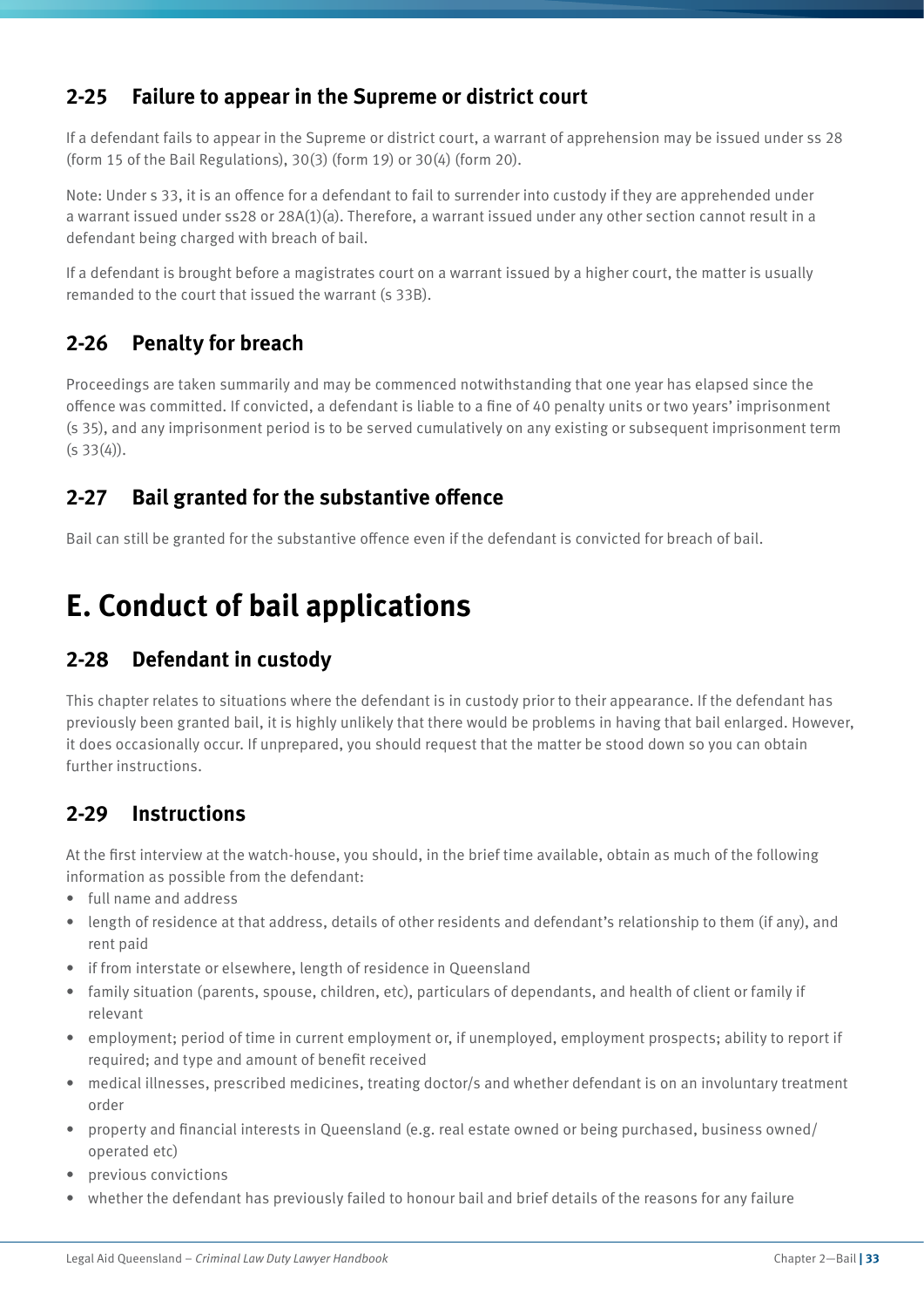- particulars of the charge and circumstances giving rise to the charge (without going into too much detail)
- whether the defendant is currently on bail for an indictable offence
- availability and details of any surety or sureties
- whether the defendant has an alcohol and/or drug addiction or other medical problem and, if so, whether arrangements be made for rehabilitation or treatment
- any other matters that the duty lawyer may consider relevant.

#### **2-30 Confirm information with prosecutor**

It is inadvisable to accept without question all a defendant's instructions. Often, they do not include important matters in the instructions, such as previous convictions. Before actually appearing for the defendant, check the prosecutor's attitude to bail. If they oppose bail, clarify all relevant matters with the prosecutor such as previous convictions. Usually, if the prosecutor indicates that they will not object to bail on the defendant's undertaking, you do not need to obtain any further detailed instructions.

However, bail is still a matter for the court to consider and you should have at least basic instructions available in case the court raises any matter.

If a magistrate asks a question about issues not discussed during your initial conference with the defendant, ask that the matter be stood down so you can obtain those instructions. Never assume the answers.

#### **2-31 Ascertaining whether onus of proof is on defendant**

In clarifying the prosecutor's attitude to the application, ascertain whether the prosecutor is opposing bail or will indicate to the court that, for whatever reason, a 'show cause' situation exists under s 16(3). You can then obtain the defendant's instructions to prepare for the 'show cause' submission.

#### **2-32 Where bail is opposed and defendant is not in a show cause situation**

If a 'show cause' situation does not exist and the prosecution is opposing bail on the basis of 'unacceptable risk' under s 16(1), establish the prosecutor's basis for the claim of unacceptable risk prior to the appearance. For example, if they allege that the defendant would fail to honour any undertaking, try to ascertain the prosecutor's basis for alleging this and obtain full instructions prior to the court appearance. Be prepared to request that the matter be stood down if your instructions are not sufficient so you can obtain further instructions.

#### **2-33 Duties of the court**

In considering an application for bail, the court first has a duty to grant bail (s 9). The court must then consider a grant of bail in the order of priorities as set out in s 11 (see 2-7). The court must then consider whether there is an 'unacceptable risk', as set out in s 16(1). Of course, if a 'show cause' situation applies, the onus is reversed.

#### **2-34 Order of address**

If the prosecutor has already indicated that they intend to oppose bail, you should be aware of the procedures that apply in the court. First, the magistrate asks the legal representative about the situation regarding bail. If a bail application is being made, you should seek bail on the defendant's undertaking. The court then asks the prosecutor's attitude. If opposing bail, the prosecutor usually sets out the reasons why they are opposing bail or indicates that a 'show cause' situation exists. When the magistrate makes this initial inquiry, do not proceed in detail with your application; instead, wait until the prosecutor has outlined their objections in detail, so you can direct your address specifically to those objections.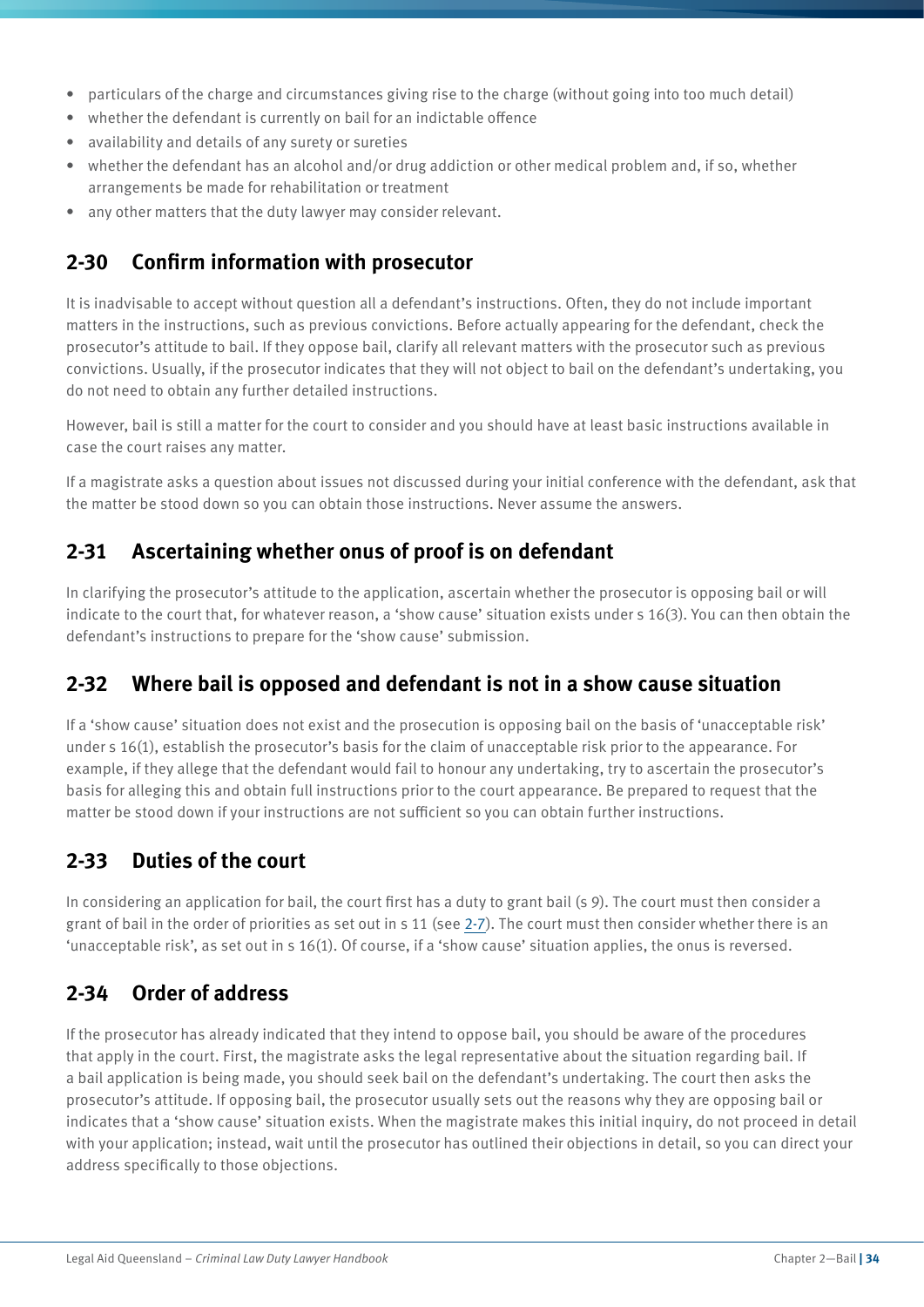#### **2-35 Special conditions**

If bail is opposed and you, as duty lawyer, doubt whether bail will be granted, consider suggesting possible special conditions to the bail grant. Some common special conditions include:

• **Sureties**

These are common in the magistrates court, particularly where the defendant has a bad record or previous convictions for failing to appear, or the offence is a serious one. In such cases, obtain full instructions about possible sureties beforehand

• **Reporting conditions**

Some magistrates rely greatly on reporting conditions. You should obtain instructions about whether the defendant is able to report daily to a local police station if necessary

• **Non-contact with witnesses**

In cases of assault or sexual offences, obtain detailed instructions regarding the possibility of future contact between the defendant and the complainant or any Crown witnesses. If such contact is unlikely and the defendant is prepared to refrain from such contact as a condition of bail, this may assist the bail application

• **Alcohol/drug-related offences**

If alcohol and/or drugs have contributed to the defendant committing the offence, obtain instructions regarding the defendant's willingness to participate in a drug and/or alcohol rehabilitation program as a condition of bail

• **Curfew**

If the defendant is young and the offences are alleged to have occurred at night or in the early hours of the morning, obtain instructions regarding the defendant's willingness to abide by a curfew.

#### **2-36 Being as concise as possible**

When you apply for bail, it is invariably in a mention court. The magistrate is anxious to dispose of mention matters quickly. Therefore, when you make an application, direct the address solely to the relevant matters. Any duty lawyer who wastes time referring to matters that are not relevant is not assisting the client.

When placing the client's instructions before the court through submissions, avoid using generalities; for example, if there are instructions relating to future employment, it is not helpful to say, "The defendant has a job to go to next week'. It would be more helpful and precise to say something such as, 'The defendant is commencing a permanent position as a truck driver with a company at Rocklea on Monday', if those are the instructions.

At all times, try not to use the phrase 'my instructions are that Mrs Smith is employed' or 'I am instructed that Mr Smith has three children'. This may give the magistrate the impression that you do not believe what you are instructed. Instead, say 'Mrs Smith is employed' or 'Mr Smith has three children'.

#### **2-37 Relevant submissions**

Advise the court if the defendant denies the accusations and of any circumstances that might make it inappropriate for the defendant to spend a lengthy period in custody. Examples of relevant submissions include:

- age (either extremely young and likely to be adversely influenced by prison, or extremely old)
- state of health (including any medical treatment both recent past and near future, together with any current medical conditions)
- length of time defendant is likely to spend in custody (especially as this relates to the likely penalty, such as the likelihood that the sentencing court may seriously consider a probation order)
- indications that no further offences are likely to be committed
- anything relevant to the actual offences (e.g. a defendant on bail for break and enter who is charged with possession of a dangerous drug poses no real risk of damage, loss or injury to the community, is on an entirely different charge, was not aware of the significance and seriousness of the latter charge and/or the offence relates to behaviour before the previous grant of bail).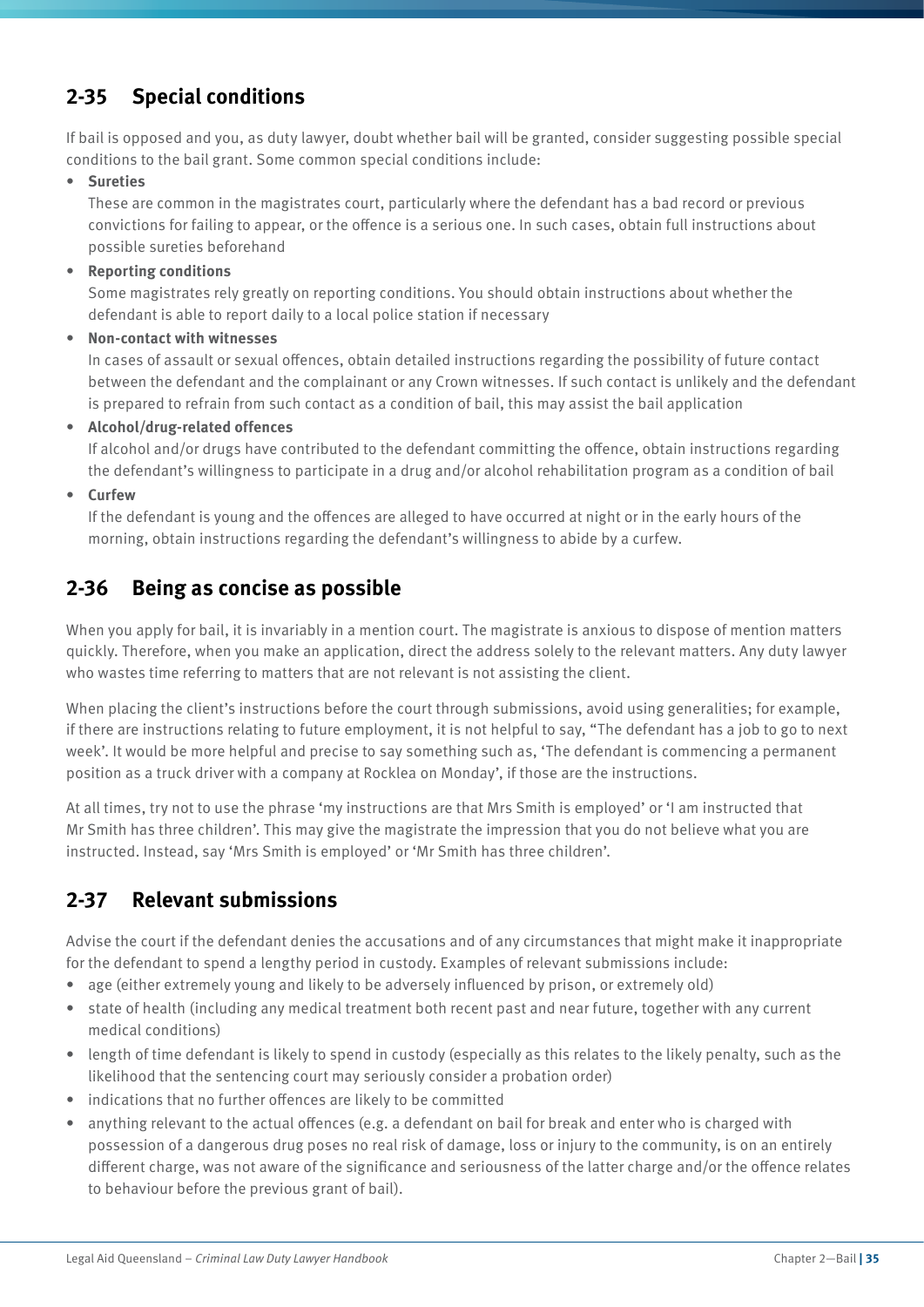The above are examples only. As the defendant's liberty is at stake, you should explore all possibilities to obtain bail for them.

#### **2-38 Caution when making admissions**

As the magistrate must consider the strength of the evidence against the defendant (i.e. the likelihood of conviction) and will, therefore, be aware the police allegations specifically regarding the offence, you must consider what (if anything) to say in relation to the actual offence.

Remain conscious of speaking for the defendant and not make admissions that would subsequently prejudice the defendant on the hearing of the matter. You need to consider the situation where the defendant intends to deny the charge and the allegations, and to explain existing evidence that suggests guilt. The defendant could be outlining a defence to the court that may prejudice the subsequent trial. If you are going to make submissions for the purpose of a bail application that effectively place a defence before the court, obtain signed instructions indicating that the defendant is aware of the risks and possible detriment to any further defences raised if they are inconsistent with, or vary from, the initial instructions.

Often, the defendant has actually brought their part in the offence to the notice of police or has made full admissions, has accepted the facts as outlined by the prosecution and wishes to have charges against them 'cleared up'. In this case, there is no difficulty and a magistrate may be told that the defendant has cooperated fully with the police making admissions and bringing further matters to their attention—and desires to have all outstanding matters disposed of. You can suggest that the defendant is, therefore, unlikely to abscond if granted bail. Generally, though, the question is a difficult one and you should be very careful when making admissions or outlining a defence.

Of course, you can say that the defendant vehemently denies any involvement in relation to the offence and has consistently denied the same to the police, or that they acknowledge the facts as outlined but state that the requisite intent was absent at the time.

There is no easy answer to this question and you need to consider each case on its merits. Usually, it is best not to discuss the police allegations at great length unless they are superficially damaging and certain matters (which, if accepted, would make bail unlikely) that can be explained by the defendant. However, where possible, do this in generalisations and without making admissions.

#### **2-39 Previous convictions**

The question of any previous convictions is often very relevant to a bail application. It is important to study the previous convictions to see whether any trend has developed. For example, a defendant may have had numerous convictions for dishonesty but be appearing before the court on a relatively minor drug matter. The prosecutor may oppose bail on the basis of an unacceptable risk that the defendant may commit an offence while on bail. In these circumstances, you could greatly rely on the fact that:

- the defendant has no previous convictions for drug matters
- there is no suggestion that the defendant is likely to commit any further offences for drug matters, and
- in the circumstances, the unacceptable risk does not exist.

Alternatively, a defendant's criminal history may have numerous entries but also lengthy periods with no entries. In this scenario, detailed instructions may show that rehabilitation has occurred, which may bolster the chances of bail being granted.

#### **2-40 Where the defendant is legally represented**

You may appear for defendants on bail with other legal representatives who have instructed you to appear on behalf of their client(s). Section 20(3AA) states that, unless otherwise ordered by the court, 'the defendant need not surrender into custody or appear personally if the defendant is represented'.